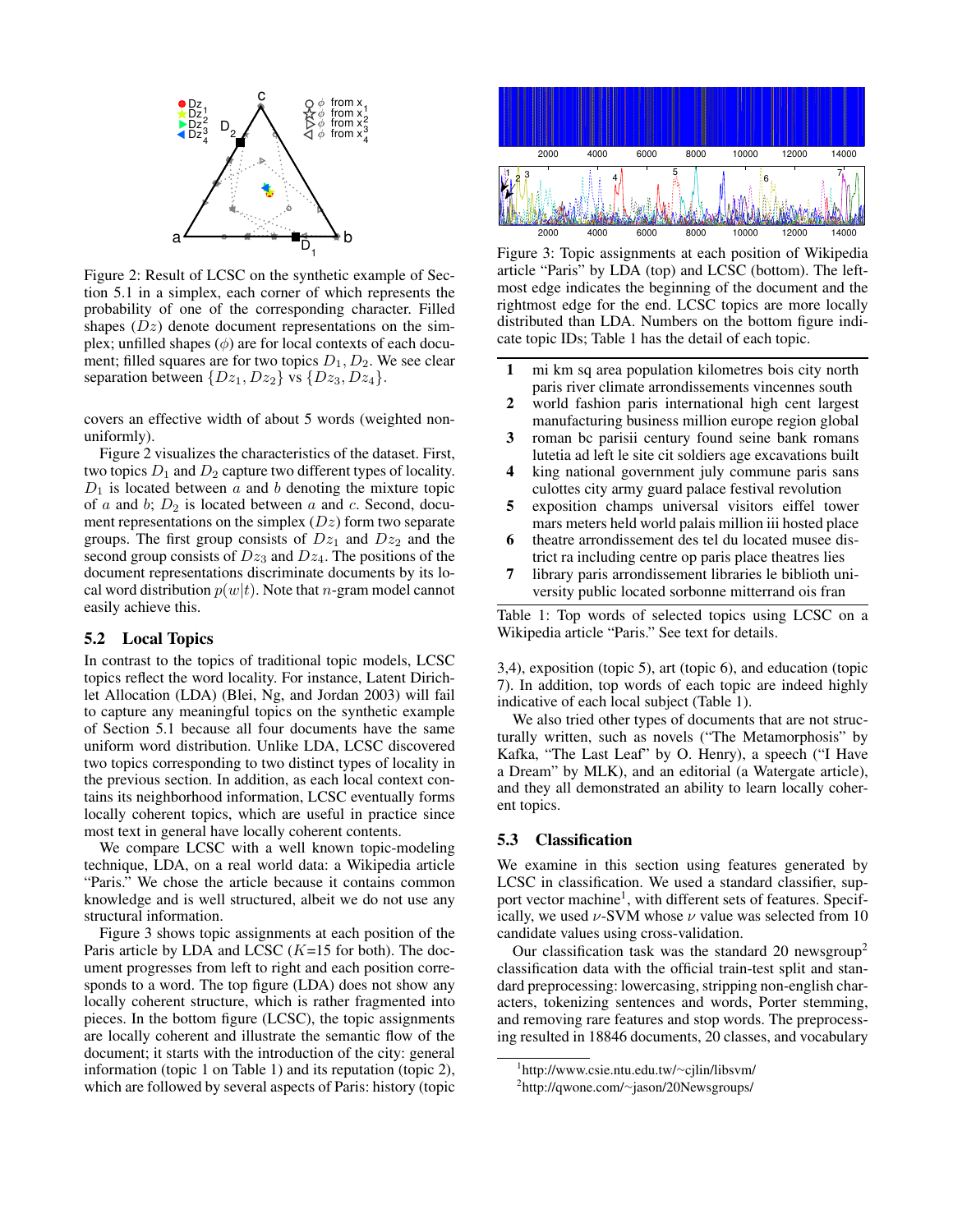

Figure 4: Test set classification accuracies with various sizes of dictionaries and methods



Figure 5: Test set classification accuracies of LCSC with various smoothing bandwidths

of size  $|V| = 6328$ . In the following two subsections, to examine the effect of parameters, we handle a subset of the dataset (5 classes, comp.\*). In the last subsection, we evaluate overall performance on both the subset of the dataset and the whole dataset.

**Effect of the Number of Topics**  $(K)$  Figure 4 shows test set classification accuracies with various methods and sizes of dictionaries (from 50 to 8000). In the case of  $n$ -gram models, we selected the most frequent  $K$  features from the training set. For the other methods  $LDA<sup>3</sup>$ , STC<sup>4</sup>, and LCSC, we specify the size of a dictionary as a parameter. The bandwidth of LCSC was fixed to  $h=1$ , which covers about 7 words  $(\pm 3h)$ . We tried a set of candidates for the remaining parameters and chose the best performing one (for example,  $\tilde{\lambda} = \{10^{-4}, 10^{-2}, 10^{-1}, 0.5, 1\}$  for STC).

LCSC performs similar to unigram with small dictionaries, but it eventually achieves superior performance with a dictionary of sufficient size (from  $K=4000$ ), that is, the performance of LCSC keeps improving even after  $K > |V|$  (unigram model reaches maximum performance when  $K \langle V |$ . STC performs well with relatively small dictionaries, but its maximum performance is not as good as other methods.

Figure 4 partially confirms Section 3.2. Bigram, trigram and 4-gram model do not perform well even with a large dictionary. It is because the number of features grows rapidly (bigram generates  $23|V|$  features, trigram for  $35|V|$ , and 4gram for  $37|V|$ ) and thus will drastically lower the number of observations for each feature. On the contrary, even though LCSC covers approximately 7 neighboring words, it does not seem to suffer from sparsity and shows superior performance.

|                    |       |                                  |                | n-gram LDA STC LCSC   MedSTC |
|--------------------|-------|----------------------------------|----------------|------------------------------|
| $comp.*$<br>$\ast$ | 74.10 | 74.53 40.67 60.97<br>34.43 61.14 | 78.01<br>80.76 | 77.70<br>79.81               |

Table 2: Comparision of test set classification accuracy for various methods on 5 classes (comp.\*) and full 20 classes (\*) of 20 newsgroup dataset

**Effect of Bandwidth**  $(h)$  Figure 5 shows test set classification accuracies of LCSC with various bandwidths while other parameters are fixed  $(K=4000, \rho=10^{-4}, \lambda=10^{-2})$ . The best performance was obtained at  $h=1$ . Using narrower bandwidth  $(h=0.5)$  led to faster convergence to poor performance, which is caused by lack of variability of local features. Using broader bandwidth  $(h=4)$  slowed down the convergence and ruined the performance, which is attributed to including unnecessary local dependencies for this task. The diverse results of various bandwidths confirms that locality features makes a notable difference in classification performance.

Comparision of Overall Performance We finally compare the overall performance of LCSC with other methods including a local-dependency model,  $n$ -gram, and unsupervised topic models: LDA and STC. We additionally included a top performing *supervised* topic model, MedSTC (Zhu and Xing 2011). Note, however, that MedSTC uses auxiliary supervised information (labeled data) during its topic learning, and cannot be directly compared to our method. We tried various sets of parameters and choose the best performing one (K: [50,...,8000],  $\lambda$ ,  $\rho$ : [10<sup>-4</sup>,...,10<sup>-1</sup>]). For *n*-gram models, we tried  $n: [1, ..., 4]$  and chose the best.

LCSC outperforms all other competitors on the subset as well as the full set (Table 2). The performance gain with respect to n-gram models shows that modeling long-range dependencies can be beneficial in classification. The better performance of LCSC compared to other methods including MedSTC (significant at  $p$ -value: 0.002) is notable since MedSTC directly optimizes for its discriminative performance whereas LCSC is a purely unsupervised coding method.

### 6 Summary

This paper presents a non-probabilistic topic model for local word distributions. Our model employed kernel smoothing to capture sequential information, which granted a flexible and efficient way to handle a wide range of local information. Our sparse-coding formulation leads to efficient training procedures, and a sparse representation that is locally coherent and has stronger discrimination capacity.

## Acknowledgments

This work was supported in part by NSF Grant CCF-1348152 and DARPA XDATA Grant FA8750-12-2-0309. Any opinions, findings and conclusions or recommendations expressed in this material are those of the authors and do not necessarily reflect the views of the funding agencies.

<sup>3</sup> FastLDA: http://www-users.cs.umn.edu/∼shan/mmnb code. html

<sup>4</sup> http://www.ml-thu.net/∼jun/stc.shtml